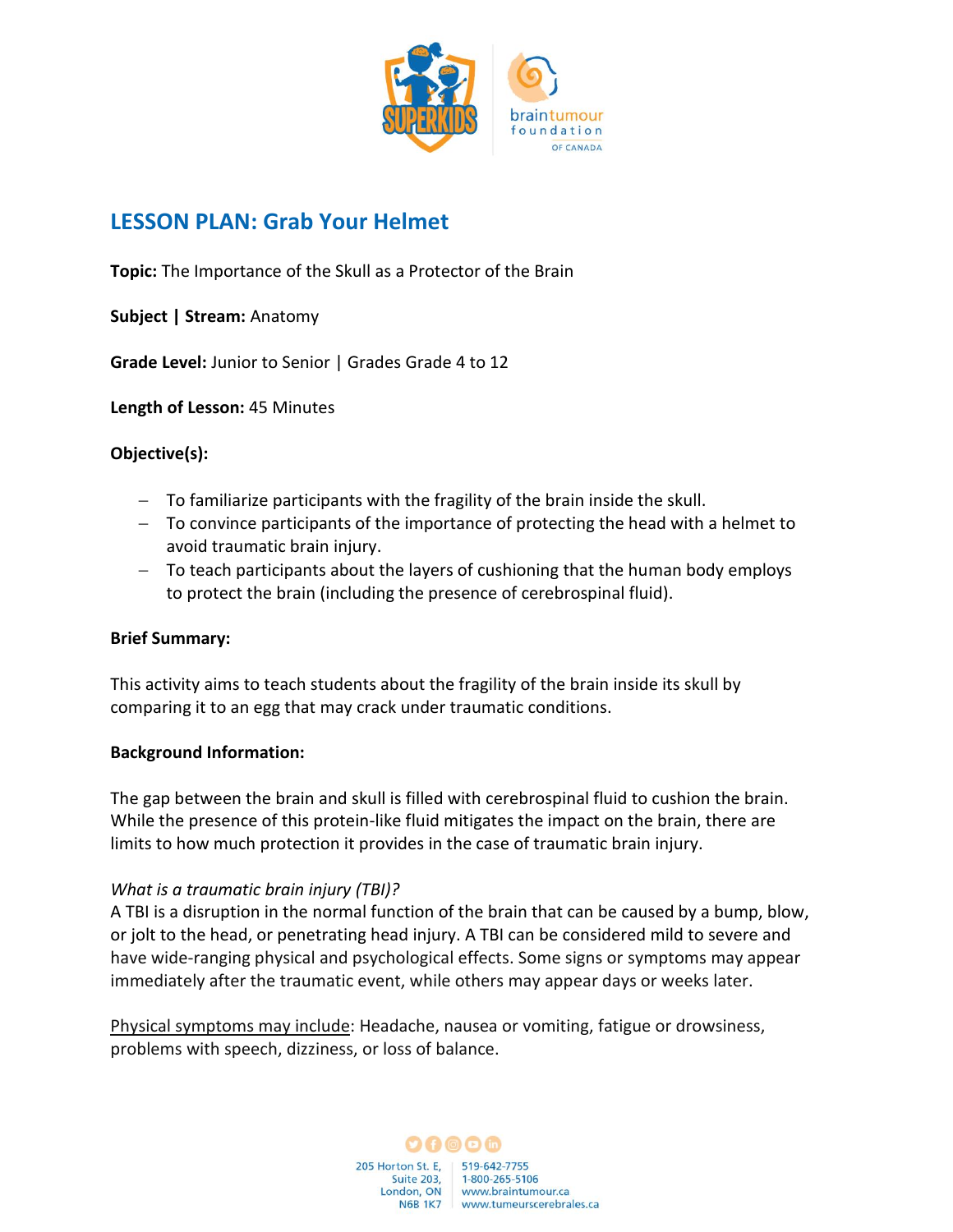

Sensory symptoms may include: Sensory problems, such as blurred vision, ringing in the ears, a bad taste in the mouth or changes in the ability to smell, sensitivity to light or sound.

Cognitive, behavioural or mental symptoms may include: Loss of consciousness for a few seconds to a few minutes, no loss of consciousness, but a state of being dazed, confused, or disoriented, memory or concentration problems, mood changes or mood swings, feeling depressed or anxious, difficulty sleeping or sleeping more than usual.

## *How are brain tumours and brain injuries connected?*

Although brain tumours are not caused by a TBI, a brain tumour can cause TBI-like symptoms for someone depending on the location of the tumour in the brain and / or any side-effects from brain tumour treatment. These side-effects could be short-term or lifelong.

#### **Resources | Materials Required per Pair:**

- − *X* number of eggs (one per student or team + few extras for contingency).
- − Several cups of room-temperature water (this will serve as the cushion that suspends the egg within the container; analogous to cerebrospinal fluid).
- − A variety of unbreakable containers (i.e., plastic mason jars, cardboard boxes, etc.) these containers will emulate the human skull.
- − Optional: a ladder + permission to drop the eggs (in containers) from a tall place within the vicinity.

#### **Activity Instructions:**

Step 1: Ask participants to consider what would happen if they did not have a skull to protect their brain in the event of an accident.

Step 2: The facilitator must begin the activity by showcasing two demonstrations.

- a. Place an egg into a plastic mason jar that is a tad larger than the actual egg. The jar represents the skull, screw on the lid and shake. Participants should observe that shaking the 'brain' (egg) results in damage (a cracked egg).
- b. Repeat the experiment from part (a), however, this time fill the container with water. The water represents the cerebrospinal fluid that cushions the 'brain' (egg) so that when the container is shaken again, there is no resulting 'brain damage'.

Step 3: Participants are expected to test the following hypothesis: *a combination of proteinlike cerebrospinal fluid and the human skull protects the brain from impact*. This hypothesis